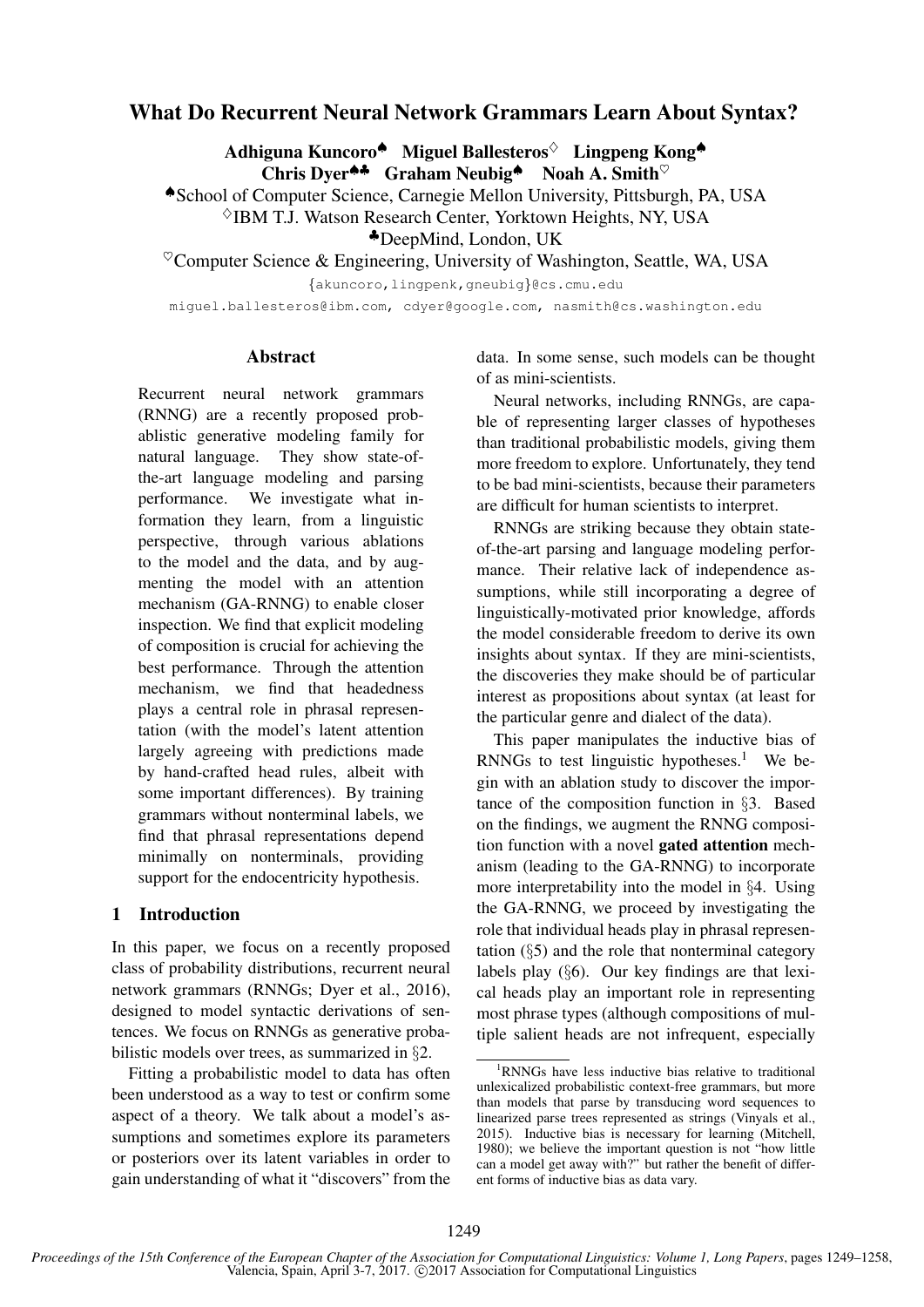for conjunctions) and that nonterminal labels provide little additional information. As a by-product of our investigation, a variant of the RNNG without ensembling achieved the best reported supervised phrase-structure parsing (93.6  $F_1$ ; English PTB) and, through conversion, dependency parsing (95.8 UAS, 94.6 LAS; PTB SD). The code and pretrained models to replicate our results are publicly available<sup>2</sup>.

# 2 Recurrent Neural Network Grammars

An RNNG defines a *joint* probability distribution over string terminals and phrase-structure nonterminals.<sup>3</sup> Formally, the RNNG is defined by a triple  $\langle N, \Sigma, \Theta \rangle$ , where N denotes the set of nonterminal symbols (NP, VP, etc.),  $\Sigma$  the set of all terminal symbols (we assume that  $N \cap \Sigma = \emptyset$ ), and Θ the set of all model parameters. Unlike previous works that rely on hand-crafted rules to compose more fine-grained phrase representations (Collins, 1997; Klein and Manning, 2003), the RNNG implicitly parameterizes the information passed through compositions of phrases (in  $\Theta$  and the neural network architecture), hence weakening the strong independence assumptions in classical probabilistic context-free grammars.

The RNNG is based on an abstract state machine like those used in transition-based parsing, with its algorithmic state consisting of a stack of partially completed constituents, a buffer of already-generated terminal symbols, and a list of past actions. To generate a sentence  $x$  and its phrase-structure tree  $y$ , the RNNG samples a sequence of actions to construct  $y$  top-down. Given  $y$ , there is one such sequence (easily identified), which we call the oracle,  $\mathbf{a} = \langle a_1, \dots, a_n \rangle$  used during supervised training.

The RNNG uses three different actions:

- NT(X), where  $X \in N$ , introduces an open nonterminal symbol onto the stack, e.g., "(NP";
- GEN(x), where  $x \in \Sigma$ , generates a terminal symbol and places it on the stack and buffer; and
- REDUCE indicates a constituent is now complete. The elements of the stack that comprise the current constituent (going back to the last



Figure 1: The RNNG consists of a stack, buffer of generated words, and list of past actions that lead to the current configuration. Each component is embedded with LSTMs, and the parser state summary  $\mathbf{u}_t$  is used as top-layer features to predict a softmax over all feasible actions. This figure is due to Dyer et al. (2016).

open nonterminal) are popped, a composition function is executed, yielding a composed representation that is pushed onto the stack.

At each timestep, the model encodes the stack, buffer, and past actions, with a separate LSTM (Hochreiter and Schmidhuber, 1997) for each component as features to define a distribution over the next action to take (conditioned on the full algorithmic state). The overall architecture is illustrated in Figure 1; examples of full action sequences can be found in Dyer et al. (2016).

A key element of the RNNG is the composition function, which reduces a completed constituent into a single element on the stack. This function computes a vector representation of the new constituent; it also uses an LSTM (here a bidirectional one). This composition function, which we consider in greater depth in §3, is illustrated in Fig. 2.



Figure 2: RNNG composition function on each REDUCE operation; the network on the right models the structure on the left (Dyer et al., 2016).

Since the RNNG is a generative model, it attempts to maximize  $p(x, y)$ , the *joint* distribution

<sup>2</sup>https://github.com/clab/rnng/tree/ master/interpreting-rnng

 $3$ Dyer et al. (2016) also defined a conditional version of the RNNG that can be used only for parsing; here we focus on the generative version since it is more flexible and (rather surprisingly) even learns better estimates of  $p(\mathbf{y} \mid \mathbf{x})$ .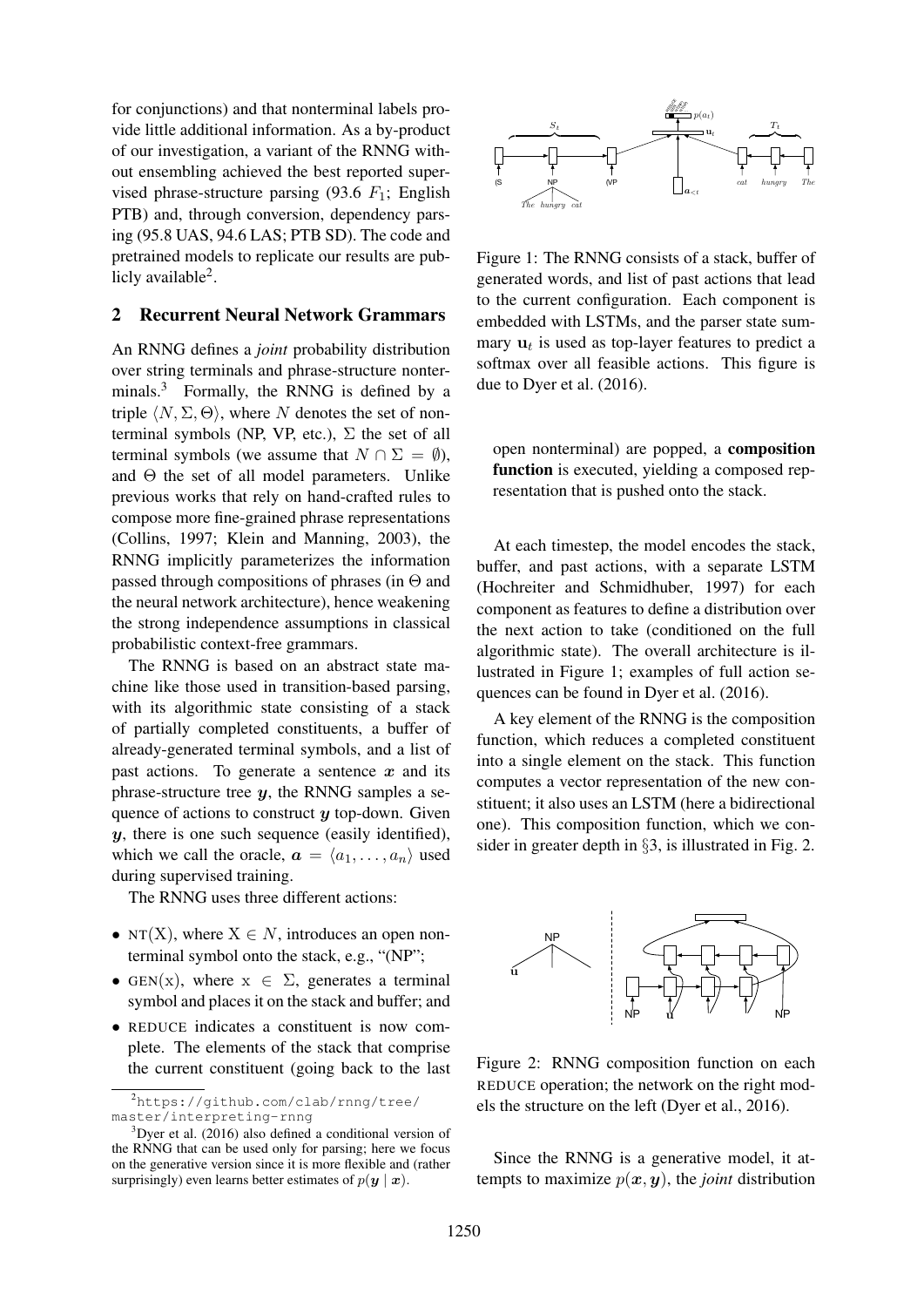of strings and trees, defined as

$$
p(\boldsymbol{x}, \boldsymbol{y}) = p(\boldsymbol{a}) = \prod_{t=1}^{n} p(a_t | a_1, \ldots, a_{t-1}).
$$

In other words,  $p(x, y)$  is defined as a product of local probabilities, conditioned on all past actions. The joint probability estimate  $p(x, y)$  can be used for both phrase-structure parsing (finding  $\arg \max_{\mathbf{y}} p(\mathbf{y} | \mathbf{x})$  and language modeling (finding  $p(x)$  by marginalizing over the set of possible parses for  $x$ ). Both inference problems can be solved using an importance sampling procedure.<sup>4</sup> We report all RNNG performance based on the corrigendum to Dyer et al. (2016).

### 3 Composition is Key

Given the same data, under both the discriminative and generative settings RNNGs were found to parse with significantly higher accuracy than (respectively) the models of Vinyals et al. (2015) and Choe and Charniak  $(2016)$  that represent y as a "linearized" sequence of symbols and parentheses without explicitly capturing the tree structure, or even constraining the  $y$  to be a well-formed tree (see Table 1). Vinyals et al. (2015) directly predict the sequence of nonterminals, "shifts" (which consume a terminal symbol), and parentheses from left to right, conditional on the input terminal sequence  $x$ , while Choe and Charniak (2016) used a sequential LSTM language model on the same linearized trees to create a generative variant of the Vinyals et al. (2015) model. The generative model is used to re-rank parse candidates.

| Model                                 | $F_1$ |
|---------------------------------------|-------|
| Vinyals et al. $(2015)$ – PTB only    | 88.3  |
| Discriminative RNNG                   | 91.2  |
| Choe and Charniak $(2016)$ – PTB only | 92.6  |
| <b>Generative RNNG</b>                | 93.3  |

Table 1: Phrase-structure parsing performance on PTB §23. All results are reported using singlemodel performance and without any additional data.

The results in Table 1 suggest that the RNNG's explicit composition function (Fig. 2), which

Vinyals et al. (2015) and Choe and Charniak (2016) must learn implicitly, plays a crucial role in the RNNG's generalization success. Beyond this, Choe and Charniak's generative variant of Vinyals et al. (2015) is another instance where generative models trained on the PTB outperform discriminative models.

### 3.1 Ablated RNNGs

On close inspection, it is clear that the RNNG's three data structures—stack, buffer, and action history—are redundant. For example, the action history and buffer contents completely determine the structure of the stack at every timestep. Every generated word goes onto the stack, too; and some past words will be composed into larger structures, but through the composition function, they are all still "available" to the network that predicts the next action. Similarly, the past actions are redundant with the stack. Despite this redundancy, only the stack incorporates the composition function. Since each of the ablated models is sufficient to encode all necessary partial tree information, the primary difference is that ablations with the stack use explicit composition, to which we can therefore attribute most of the performance difference.

We conjecture that the stack—the component that makes use of the composition function—is critical to the RNNG's performance, and that the buffer and action history are not. In transitionbased parsers built on expert-crafted features, the most recent words and actions are useful if they are salient, although neural representation learners can automatically learn what information should be salient.

To test this conjecture, we train ablated RN-NGs that lack each of the three data structures (action history, buffer, stack), as well as one that lacks both the action history and buffer.<sup>5</sup> If our conjecture is correct, performance should degrade most without the stack, and the stack alone should perform competitively.

Experimental settings. We perform our experiments on the English PTB corpus, with §02–21 for training, §24 for validation, and §23 for test; no additional data were used for training. We fol-

<sup>4</sup> Importance sampling works by using a proposal distribution  $q(y \mid x)$  that is easy to sample from. In Dyer et al. (2016) and this paper, the proposal distribution is the discriminative variant of the RNNG; see Dyer et al. (2016).

 $5$ Note that the ablated RNNG without a stack is quite similar to Vinyals et al. (2015), who encoded a (partial) phrasestructure tree as a sequence of open and close parentheses, terminals, and nonterminal symbols; our action history is quite close to this, with each  $NT(X)$  capturing a left parenthesis and X nonterminal, and each REDUCE capturing a right parenthesis.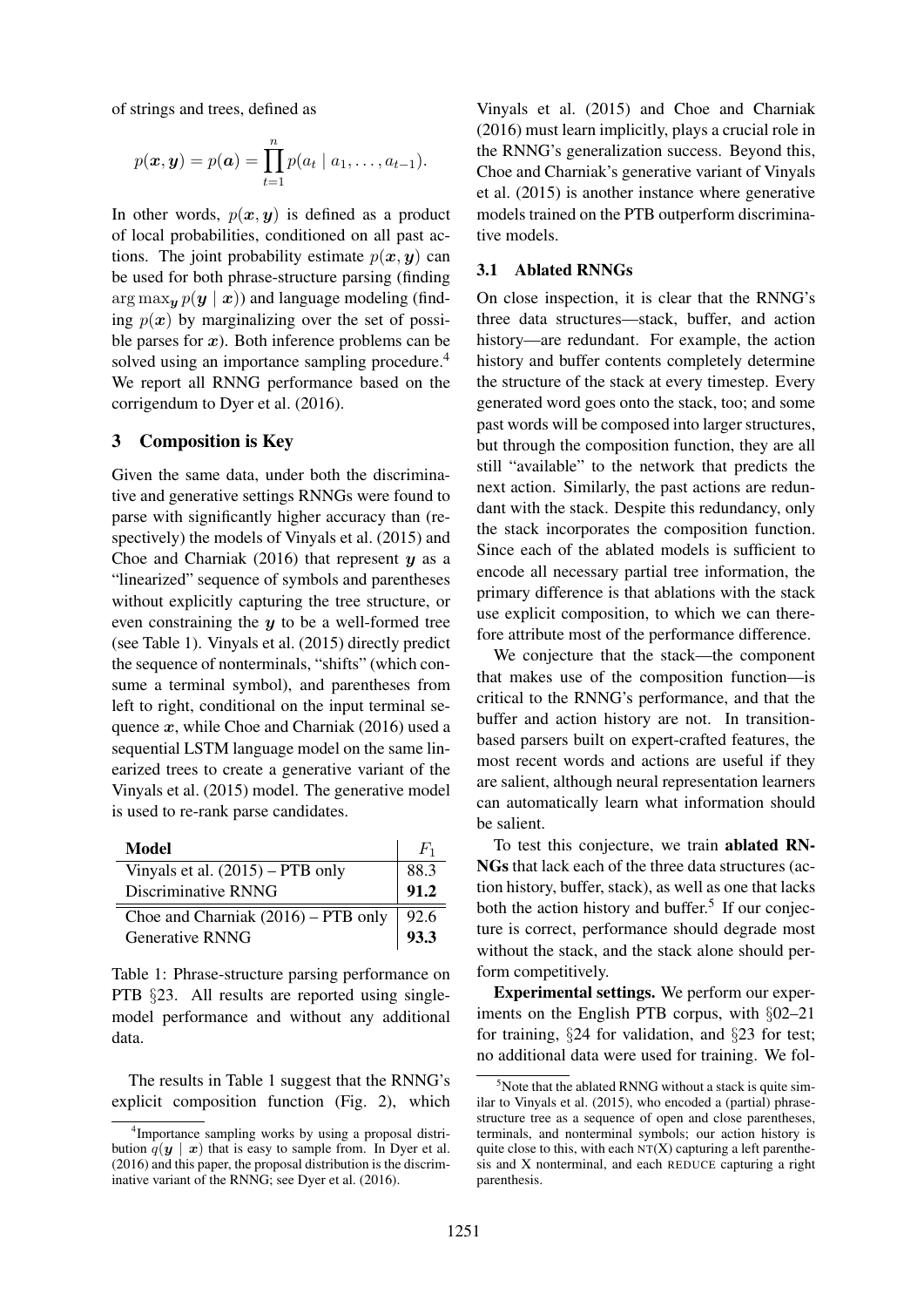low the same hyperparameters as the generative model proposed in Dyer et al.  $(2016)$ <sup>6</sup>. The generative model did not use any pretrained word embeddings or POS tags; a discriminative variant of the standard RNNG was used to obtain tree samples for the generative model. All further experiments use the same settings and hyperparameters unless otherwise noted.

Experimental results. We trained each ablation from scratch, and compared these models on three tasks: English phrase-structure parsing (labeled  $F_1$ ), Table 2; dependency parsing, Table 3, by converting parse output to Stanford dependencies (De Marneffe et al., 2006) using the tool by Kong and Smith (2014); and language modeling, Table 4. The last row of each table reports the performance of a novel variant of the (stack-only) RNNG with attention, to be presented in §4.

| Model                                | $F_1$ |
|--------------------------------------|-------|
| Vinyals et al. $(2015)^{\dagger}$    | 92.1  |
| Choe and Charniak (2016)             | 92.6  |
| Choe and Charniak $(2016)^{\dagger}$ | 93.8  |
| <b>Baseline RNNG</b>                 | 93.3  |
| Ablated RNNG (no history)            | 93.2  |
| Ablated RNNG (no buffer)             | 93.3  |
| Ablated RNNG (no stack)              | 92.5  |
| <b>Stack-only RNNG</b>               | 93.6  |
| GA-RNNG                              |       |

Table 2: Phrase-structure parsing performance on PTB  $\S 23$ . <sup>†</sup> indicates systems that use additional unparsed data (semisupervised). The GA-RNNG results will be discussed in §4.

Discussion. The RNNG with only a stack is the strongest of the ablations, and it even outperforms the "full" RNNG with all three data structures. Ablating the stack gives the worst among the new results. This strongly supports the importance of the composition function: a proper REDUCE operation that transforms a constituent's parts and nonterminal label into a single explicit (vector) representation is helpful to performance.

It is noteworthy that the stack alone is stronger than the original RNNG, which—in principle can learn to disregard the buffer and action his-

| Model                                | UAS  | LAS  |
|--------------------------------------|------|------|
| Kiperwasser and Goldberg (2016)      | 93.9 | 91.9 |
| Andor et al. (2016)                  | 94.6 | 92.8 |
| Dozat and Manning (2016)             | 95.4 | 93.8 |
| Choe and Charniak $(2016)^{\dagger}$ | 95.9 | 94.1 |
| <b>Baseline RNNG</b>                 | 95.6 | 94.4 |
| Ablated RNNG (no history)            | 95.4 | 94.2 |
| Ablated RNNG (no buffer)             | 95.6 | 94.4 |
| Ablated RNNG (no stack)              | 95.1 | 93.8 |
| <b>Stack-only RNNG</b>               | 95.8 | 94.6 |
| GA-RNNG                              | 95.7 | 94.5 |

Table 3: Dependency parsing performance on PTB §23 with Stanford Dependencies (De Marneffe and Manning, 2008).  $\dagger$  indicates systems that use additional unparsed data (semisupervised).

tory. Since the stack maintains syntactically "recent" information near its top, we conjecture that the learner is overfitting to spurious predictors in the buffer and action history that explain the training data but do not generalize well.

A similar performance degradation is seen in language modeling (Table 4): the stack-only RNNG achieves the best performance, and ablating the stack is most harmful. Indeed, modeling syntax without explicit composition (the stackablated RNNG) provides little benefit over a sequential LSTM language model.

| Model                     | <b>Test ppl.</b> (PTB) |
|---------------------------|------------------------|
| IKN 5-gram                | 169.3                  |
| <b>LSTM LM</b>            | 113.4                  |
| <b>RNNG</b>               | 105.2                  |
| Ablated RNNG (no history) | 105.7                  |
| Ablated RNNG (no buffer)  | 106.1                  |
| Ablated RNNG (no stack)   | 113.1                  |
| <b>Stack-only RNNG</b>    | 101.2                  |
| <b>GA-RNNG</b>            | 100.9                  |

Table 4: Language modeling: perplexity. IKN refers to Kneser-Ney 5-gram LM.

We remark that the stack-only results are the best published PTB results for both phrasestructure and dependency parsing among supervised models.

# 4 Gated Attention RNNG

Having established that the composition function is key to RNNG performance  $(\S 3)$ , we now seek to understand the nature of the composed phrasal representations that are learned. Like most neural networks, interpreting the composition function's

<sup>&</sup>lt;sup>6</sup>The model is trained using stochastic gradient descent, with a learning rate of 0.1 and a per-epoch decay of 0.08. All experiments with the generative RNNG used 100 tree samples for each sentence, obtained by sampling from the local softmax distribution of the discriminative RNNG.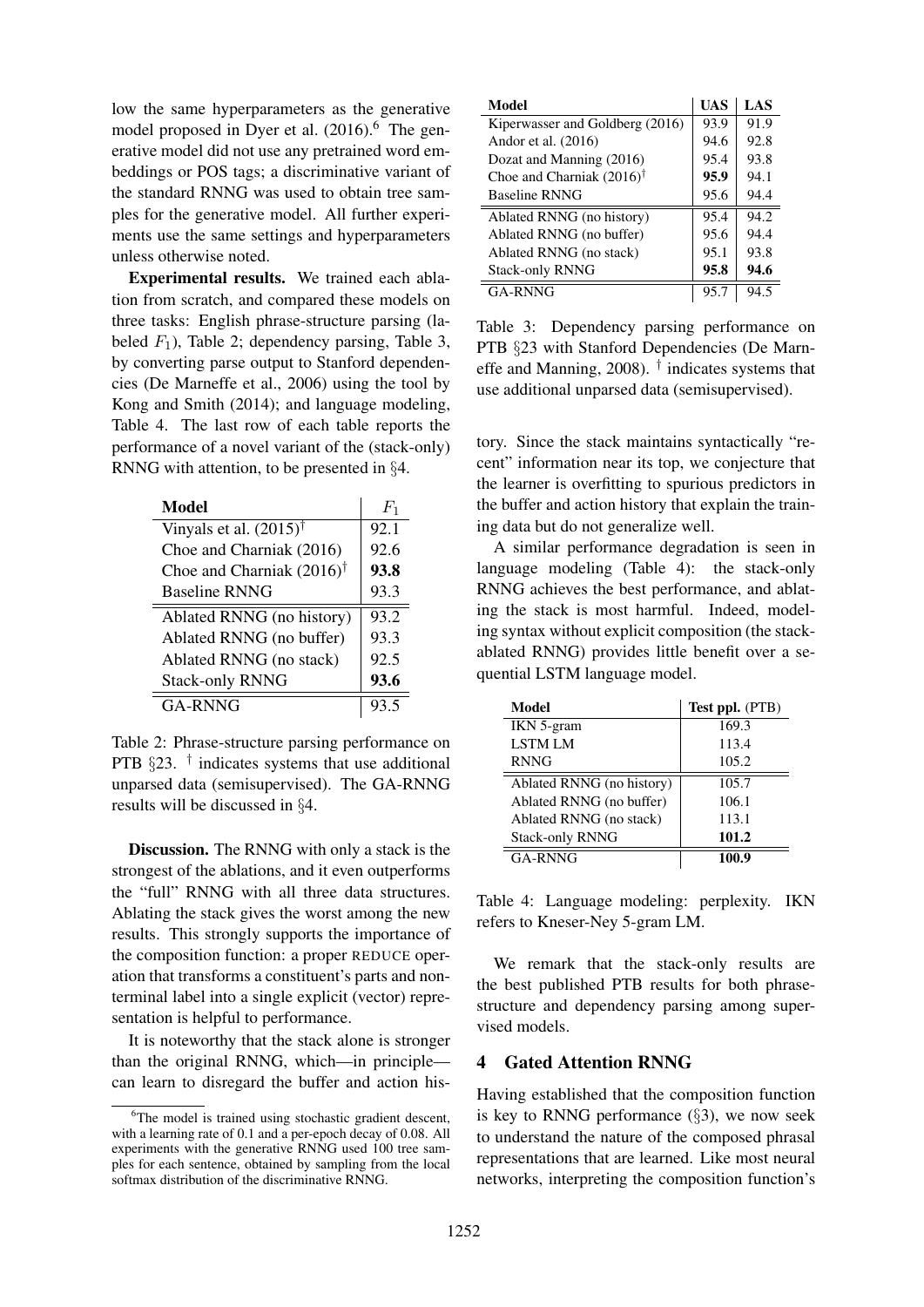behavior is challenging. Fortunately, linguistic theories offer a number of hypotheses about the nature of representations of phrases that can provide a conceptual scaffolding to understand them.

#### 4.1 Linguistic Hypotheses

We consider two theories about phrasal representation. The first is that phrasal representations are strongly determined by a privileged lexical head. Augmenting grammars with lexical head information has a long history in parsing, starting with the models of Collins (1997), and theories of syntax such as the "bare phrase structure" hypothesis of the Minimalist Program (Chomsky, 1993) posit that phrases are represented purely by single lexical heads. Proposals for multiple headed phrases (to deal with tricky cases like conjunction) likewise exist (Jackendoff, 1977; Keenan, 1987). Do the phrasal representations learned by RN-NGs depend on individual lexical heads or multiple heads? Or do the representations combine all children without any salient head?

Related to the question about the role of heads in phrasal representation is the question of whether phrase-internal material wholly determines the representation of a phrase (an endocentric representation) or whether nonterminal relabeling of a constitutent introduces new information (exocentric representations). To illustrate the contrast, an endocentric representation is representing a noun phrase with a noun category, whereas  $S \rightarrow NP VP$ exocentrically introduces a new syntactic category that is neither NP nor VP (Chomsky, 1970).

### 4.2 Gated Attention Composition

To investigate what the stack-only RNNG learns about headedness (and later endocentricity), we propose a variant of the composition function that makes use of an explicit attention mechanism (Bahdanau et al., 2015) and a sigmoid gate with multiplicative interactions, henceforth called GA-RNNG.

At every REDUCE operation, the GA-RNNG assigns an "attention weight" to each of its children (between 0 and 1 such that the total weight off all children sums to 1), and the parent phrase is represented by the combination of a sum of each child's representation scaled by its attention weight and its nonterminal type. Our weighted sum is more expressive than traditional head rules, however, because it allows attention to be divided among multiple constituents. Head rules, conversely, are analogous to giving all attention to one constituent, the one containing the lexical head.

We now formally define the GA-RNNG's composition function. Recall that  $\mathbf{u}_t$  is the concatenation of the vector representations of the RNNG's data structures, used to assign probabilities to each of the actions available at timestep  $t$  (see Fig. 1, the layer before the softmax at the top). For simplicity, we drop the timestep index here. Let  $\mathbf{o}_{nt}$  denote the vector embedding (learned) of the nonterminal being constructed, for the purpose of computing attention weights.

Now let  $c_1, c_2, \ldots$  denote the sequence of vector embeddings for the constituents of the new phrase. The length of these vectors is defined by the dimensionality of the bidirectional LSTM used in the original composition function (Fig. 2). We use semicolon (;) to denote vector concatenation operations.

The attention vector is given by:

$$
\mathbf{a} = \text{softmax}\left(\begin{bmatrix} \mathbf{c}_1 & \mathbf{c}_2 & \cdots \end{bmatrix}^\top \mathbf{V} \begin{bmatrix} \mathbf{u}; \mathbf{o}_{nt} \end{bmatrix}\right) \quad (1)
$$

Note that the length of a is the same as the number of constituents, and that this vector sums to one due to the softmax. It divides a single unit of attention among the constituents.

Next, note that the *constituent source vector*  $\mathbf{m} = [\mathbf{c}_1; \mathbf{c}_2; \cdots]$  a is a convex combination of the child-constituents, weighted by attention. We will combine this with another embedding of the nonterminal denoted as  $t_{nt}$  (separate from  $o_{nt}$ ) using a sigmoid gating mechanism:

$$
\mathbf{g} = \sigma \left( \mathbf{W}_1 \mathbf{t}_{nt} + \mathbf{W}_2 \mathbf{m} + \mathbf{b} \right) \tag{2}
$$

Note that the value of the gate is bounded between [0, 1] in each dimension.

The new phrase's final representation uses element-wise multiplication  $\circled{\odot}$  with respect to both  $t_{nt}$  and m, a process reminiscent of the LSTM "forget" gate:

$$
\mathbf{c} = \mathbf{g} \odot \mathbf{t}_{nt} + (1 - \mathbf{g}) \odot \mathbf{m}.
$$
 (3)

The intuition is that the composed representation should incorporate both nonterminal information and information about the constituents (through weighted sum and attention mechanism). The gate g modulates the interaction between them to account for varying importance between the two in different contexts.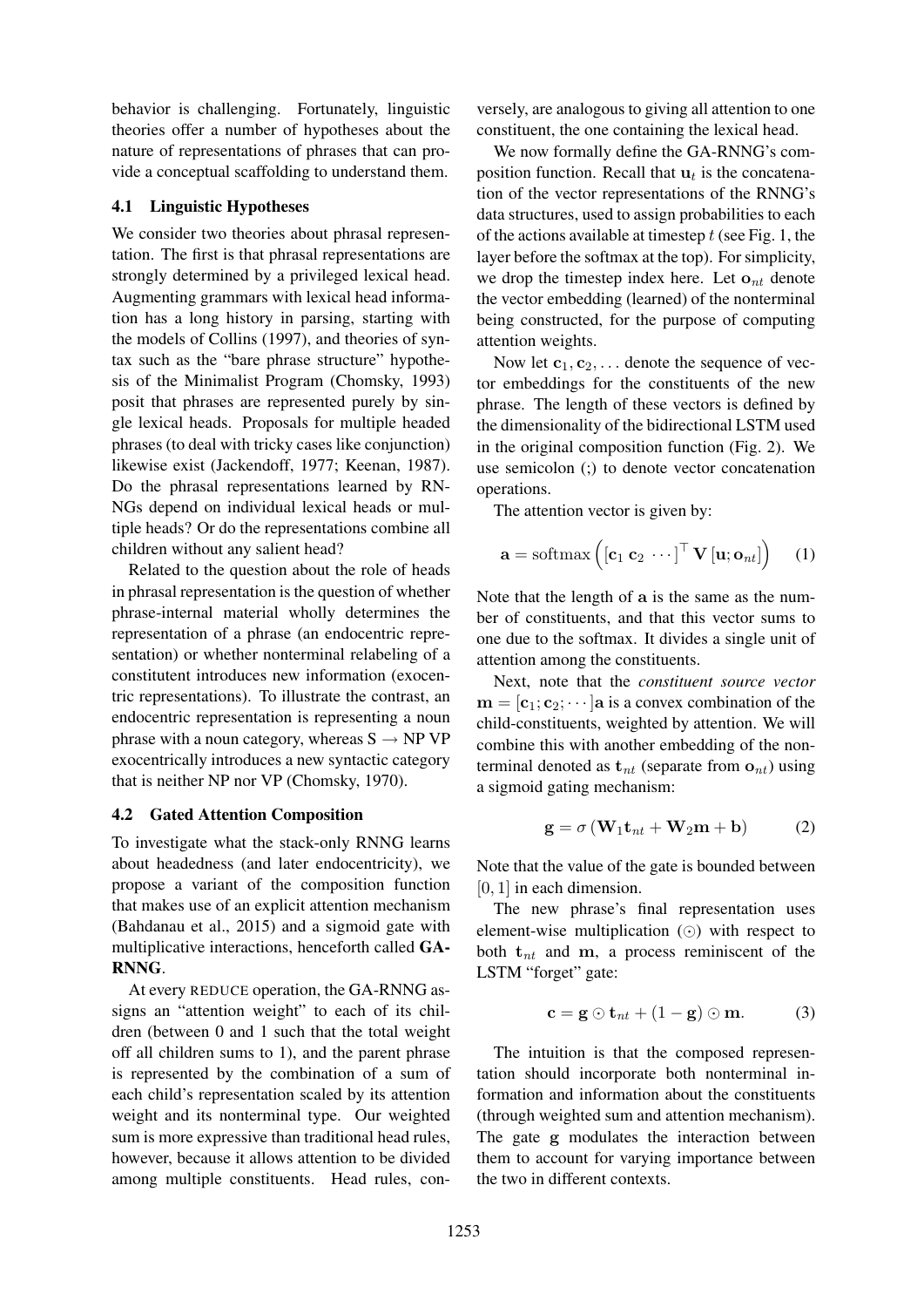Experimental results. We include this model's performance in Tables 2–4 (last row in all tables). It is clear that the model outperforms the baseline RNNG with all three structures present and achieves competitive performance with the strongest, stack-only, RNNG variant.

### 5 Headedness in Phrases

We now exploit the attention mechanism to probe what the RNNG learns about headedness on the WSJ §23 test set (unseen before by the model).

### 5.1 The Heads that GA-RNNG Learns

The attention weight vectors tell us which constituents are most important to a phrase's vector representation in the stack. Here, we inspect the attention vectors to investigate whether the model learns to center its attention around a single, or by extension a few, salient elements, which would confirm the presence of headedness in GA-RNNG.

First, we consider several major nonterminal categories, and estimate the average *perplexity* of the attention vectors. The average perplexity can be interpreted as the average number of "choices" for each nonterminal category; this value is only computed for the cases where the number of components in the composed phrase is at least two (otherwise the attention weight would be trivially 1). The minimum possible value for the perplexity is 1, indicating a full attention weight around one component and zero everywhere else.

Figure 3 (in blue) shows much less than 2 average "choices" across nonterminal categories, which also holds true for all other categories not shown. For comparison we also report the average perplexity of the uniform distribution for the same nonterminal categories (Fig. 3 in red); this represents the highest entropy cases where there is no headedness at all by assigning the same attention weight to each constituent (e.g. attention weights of 0.25 each for phrases with four constituents). It is clear that the learned attention weights have much lower perplexity than the uniform distribution baseline, indicating that the learned attention weights are quite peaked around certain components. This implies that phrases' vectors tend to resemble the vector of one salient constituent, but not exclusively, as the perplexity for most categories is still not close to one.

Next, we consider the how attention is distributed for the major nonterminal categories in

Table 5, where the first five rows of each category represent compositions with highest entropy, and the next five rows are qualitatively analyzed. The high-entropy cases where the attention is most divided represent more complex phrases with conjunctions or more than one plausible head.

NPs. In most simple noun phrases (representative samples in rows 6–7 of Table 5), the model pays the most attention to the *rightmost noun* and assigns near-zero attention on determiners and possessive determiners, while also paying nontrivial attention weights to the adjectives. This finding matches existing head rules and our intuition that nouns head noun phrases, and that adjectives are more important than determiners.

We analyze the case where the noun phrase contains a conjunction in the last three rows of Table 5. The syntax of conjunction is a long-standing source of controversy in syntactic analysis (Johannessen, 1998, *inter alia*). Our model suggests that several representational strategies are used, when coordinating single nouns, both the first noun (8) and the last noun (9) may be selected. However, in the case of conjunctions of multiple noun *phrases* (as opposed to multiple single-word nouns), the model consistently picks the conjunction as the head. All of these representational strategies have been argued for individually on linguistic grounds, and since we see all of them present, RNNGs face the same confusion that linguists do.

VPs. The attention weights on simple verb phrases (e.g., "VP  $\rightarrow$  V NP", 9) are peaked around the noun phrase instead of the verb. This implies that the verb phrase would look most similar to the noun under it and contradicts existing head rules that unanimously put the verb as the head of the verb phrase. Another interesting finding is that the model pays attention to *polarity* information, where negations are almost always assigned nontrivial attention weights.<sup>7</sup> Furthermore, we find that the model attends to the conjunction terminal in conjunctions of verb phrases (e.g., "VP  $\rightarrow$  VP and VP", 10), reinforcing the similar finding for conjunction of noun phrases.

PPs. In almost all cases, the model attends to the preposition terminal instead of the noun phrases or complete clauses under it, regardless of the type of preposition. Even when the preposi-

<sup>&</sup>lt;sup>7</sup>Cf. Li et al. (2016), where sequential LSTMs discover polarity information in sentiment analysis, although perhaps more surprising as polarity information is less intuitively central to syntax and language modeling.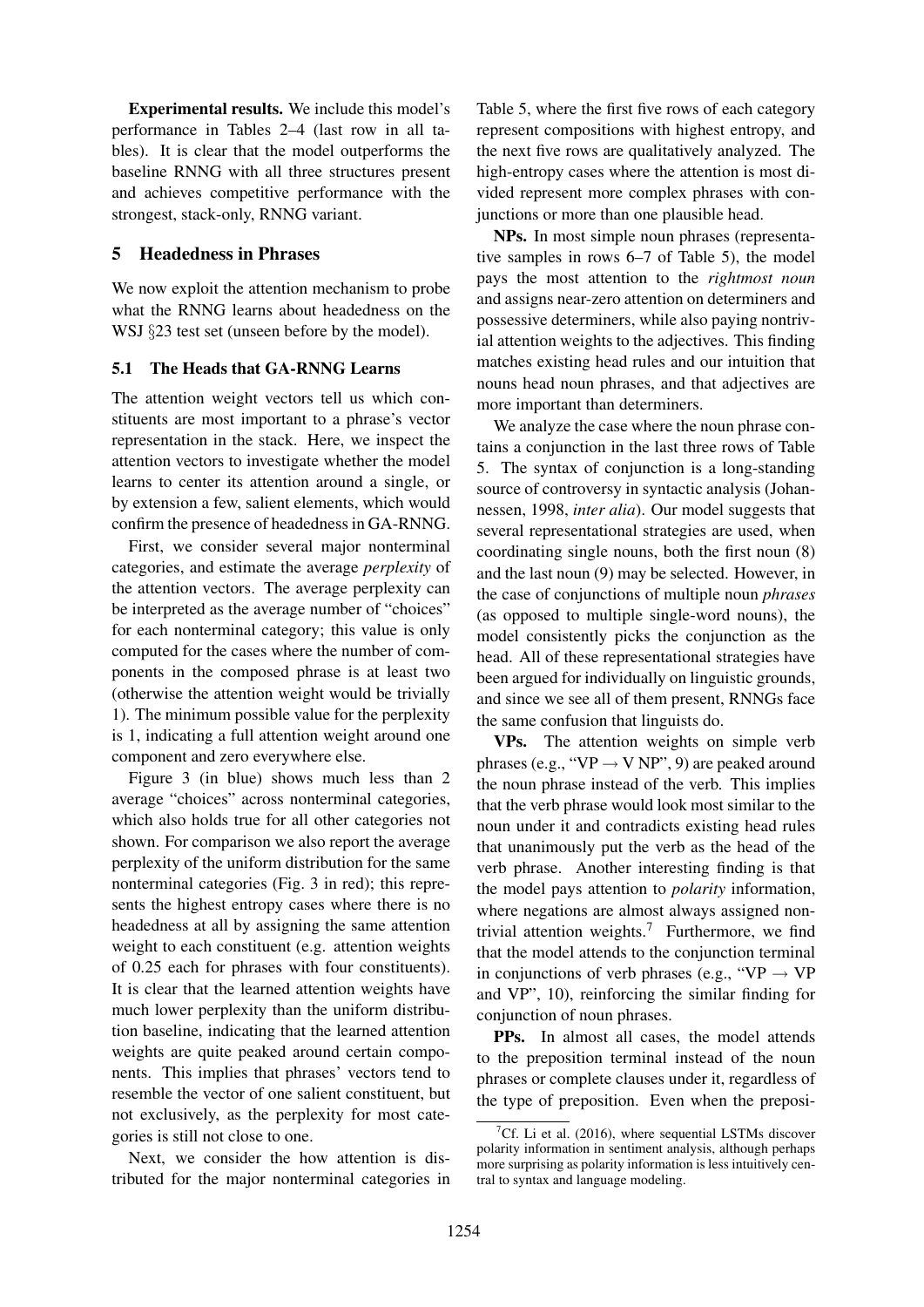tional phrase is only used to make a connection between two noun phrases (e.g., "PP  $\rightarrow$  NP after NP", 10), the prepositional connector is still considered the most salient element. This is less consistent with the Collins and Stanford head rules, where prepositions are assigned a lower priority when composing PPs, although more consistent with the Johansson head rule (Johansson and Nugues, 2007).



Figure 3: Average perplexity of the learned attention vectors on the test set (blue), as opposed to the average perplexity of the uniform distribution (red), computed for each major phrase type.

### 5.2 Comparison to Existing Head Rules

To better measure the overlap between the attention vectors and existing head rules, we converted the trees in PTB §23 into a dependency representation using the attention weights. In this case, the attention weight functions as a "dynamic" head rule, where all other constituents within the same composed phrase are considered to modify the constituent with the highest attention weight, repeated recursively. The head of the composed representation for "S" at the top of the tree is attached to a special root symbol and functions as the head of the sentence.

We measure the overlap between the resulting tree and conversion results of the same trees using the Collins (1997) and Stanford dependencies (De Marneffe et al., 2006) head rules. Results are evaluated using the standard evaluation script (excluding punctuation) in terms of UAS, since the attention weights do not provide labels.

Results. The model has a higher overlap with the conversion using Collins head rules (49.8

UAS) rather than the Stanford head rules (40.4 UAS). We attribute this large gap to the fact that the Stanford head rules incorporate more semantic considerations, while the RNNG is a purely syntactic model. In general, the attention-based tree output has a high error rate ( $\approx 90\%$ ) when the dependent is a verb, since the constituent with the highest attention weight in a verb phrase is often the noun phrase instead of the verb, as discussed above. The conversion accuracy is better for nouns ( $\approx$  50% error), and much better for determiners (30%) and particles (6%) with respect to the Collins head rules.

Discussion. GA-RNNG has the power to infer head rules, and to a large extent, it does. It follows some conventions that are established in one or more previous head rule sets (e.g., prepositions head prepositional phrases, nouns head noun phrases), but attends more to a verb phrase's nominal constituents than the verb. It is important to note that this is not the by-product of learning a specific model for parsing; the training objective is *joint* likelihood, which is not a proxy loss for parsing performance. These decisions were selected because they make the data maximally likely (though admittedly only locally maximally likely). We leave deeper consideration of this noun-centered verb phrase hypothesis to future work.

### 6 The Role of Nonterminal Labels

Emboldened by our finding that GA-RNNGs learn a notion of headedness, we next explore whether heads are sufficient to create representations of phrases (in line with an endocentric theory of phrasal representation) or whether extra nonterminal information is necessary. If the endocentric hypothesis is true (that is, the representation of a phrase is built from *within* depending on its components but independent of explicit category labels), then the nonterminal types should be easily inferred given the endocentrically-composed representation, and that ablating the nonterminal information would not make much difference in performance. Specifically, we train a GA-RNNG on unlabeled trees (only bracketings without nonterminal types), denoted U-GA-RNNG.

This idea has been explored in research on methods for learning syntax with less complete annotation (Pereira and Schabes, 1992). A key finding from Klein and Manning (2002) was that,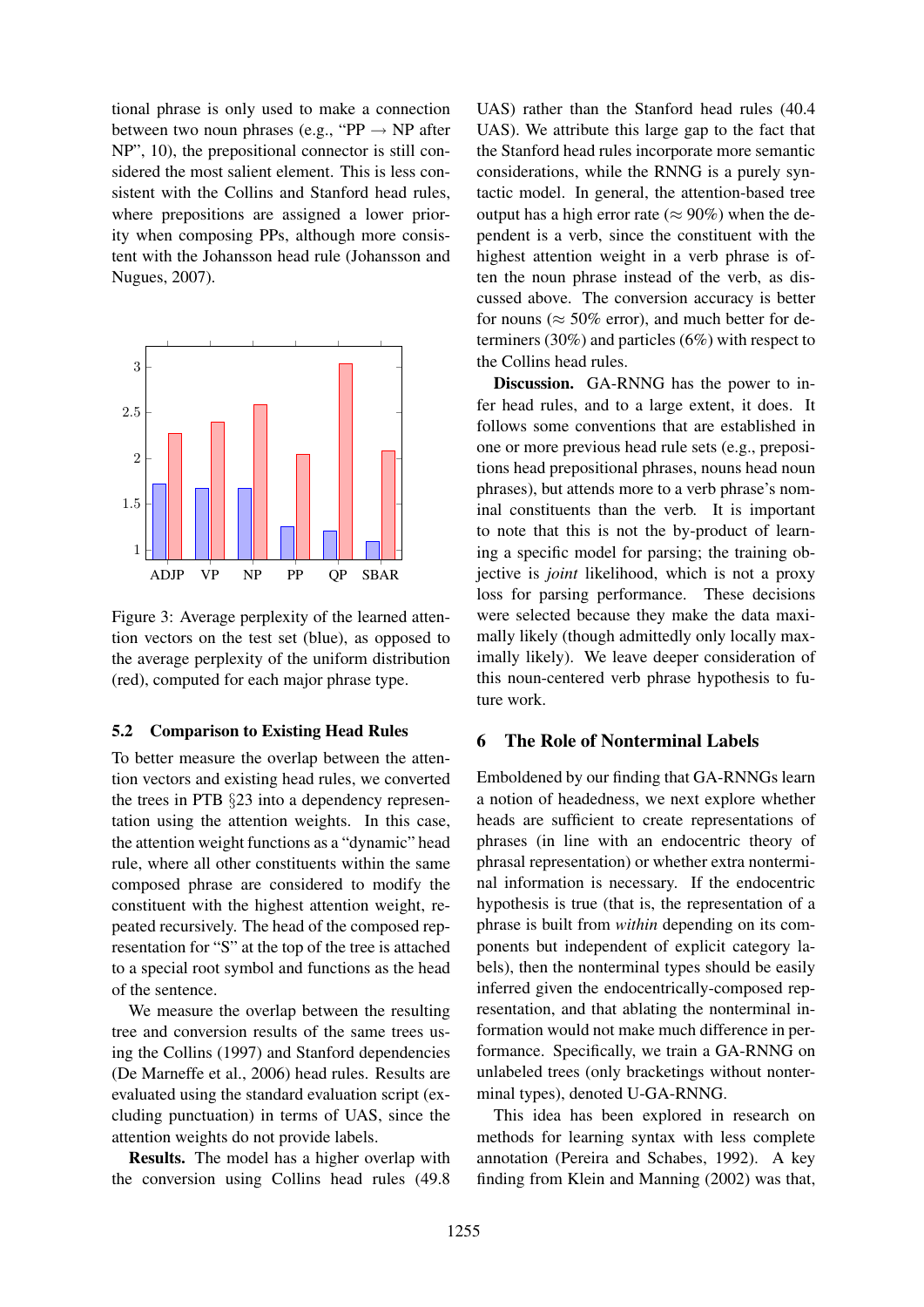| <b>Noun phrases</b>                                                                                        | <b>Verb phrases</b>                                                | <b>Prepositional phrases</b>                   |
|------------------------------------------------------------------------------------------------------------|--------------------------------------------------------------------|------------------------------------------------|
| Canadian $(0.09)$ Auto $(0.31)$ Workers $(0.2)$ union $(0.22)$ president $(0.18)$                          | <b>buying (0.31)</b> and (0.25) selling (0.21) NP (0.23)           | ADVP $(0.14)$ on $(0.72)$ NP $(0.14)$          |
| no (0.29) major (0.05) <b>Eurobond (0.32)</b> or (0.01) foreign (0.01) bond (0.1) offerings (0.22)         | ADVP (0.27) show (0.29) PRT (0.23) PP (0.21)                       | ADVP $(0.05)$ for $(0.54)$ NP $(0.40)$         |
| Saatchi (0.12) client (0.14) Philips (0.21) Lighting (0.24) Co. (0.29)                                     | pleaded $(0.48)$ ADJP $(0.23)$ PP $(0.15)$ PP $(0.08)$ PP $(0.06)$ | ADVP (0.02) because (0.73) of (0.18) NP (0.07) |
| nonperforming $(0.18)$ commercial $(0.23)$ real $(0.25)$ estate $(0.1)$ assets $(0.25)$                    | received $(0.33)$ PP $(0.18)$ NP $(0.32)$ PP $(0.17)$              | such $(0.31)$ as $(0.65)$ NP $(0.04)$          |
| the $(0.1)$ Jamaica $(0.1)$ Tourist $(0.03)$ Board $(0.17)$ ad $(0.20)$ <b>account <math>(0.40)</math></b> | cut $(0.27)$ NP $(0.37)$ PP $(0.22)$ PP $(0.14)$                   | from $(0.39)$ NP $(0.49)$ PP $(0.12)$          |
| the $(0.0)$ final $(0.18)$ hour $(0.81)$                                                                   | to $(0.99) \overline{VP}(0.01)$                                    | of $(0.97)$ NP $(0.03)$                        |
| their $(0.0)$ first $(0.23)$ test $(0.77)$                                                                 | were $(0.77)$ n't $(0.22)$ VP $(0.01)$                             | in $(0.93)$ NP $(0.07)$                        |
| <b>Apple <math>(0.62)</math></b> , $(0.02)$ Compaq $(0.1)$ and $(0.01)$ IBM $(0.25)$                       | did $(0.39)$ n't $(0.60)$ VP $(0.01)$                              | by $(0.96)$ S $(0.04)$                         |
| both $(0.02)$ stocks $(0.03)$ and $(0.06)$ futures $(0.88)$                                                | handle $(0.09)$ NP $(0.91)$                                        | at $(0.99)$ NP $(0.01)$                        |
| $_{10}$ NP (0.01), (0.0) and (0.98) NP (0.01)                                                              | VP (0.15) and (0.83) VP 0.02)                                      | NP (0.1) after (0.83) NP (0.06)                |

Table 5: Attention weight vectors for some representative samples for NPs, VPs, and PPs.

given bracketing structure, simple dimensionality reduction techniques could reveal conventional nonterminal categories with high accuracy; Petrov et al. (2006) also showed that latent variables can be used to recover fine-grained nonterminal categories. We therefore expect that the vector embeddings of the constituents that the U-GA-RNNG correctly recovers (on test data) will capture categories similar to those in the Penn Treebank.

Experiments. Using the same hyperparameters and the PTB dataset, we first consider *unlabeled*  $F_1$  parsing accuracy. On test data (with the usual split), the GA-RNNG achieves 94.2%, while the U-GA-RNNG achieves 93.5%. This result suggests that nonterminal category labels add a relatively small amount of information compared to purely endocentric representations.

Visualization. If endocentricity is largely sufficient to account for the behavior of phrases, where do our robust intuitions for syntactic category types come from? We use t-SNE (van der Maaten and Hinton, 2008) to visualize composed phrase vectors from the U-GA-RNNG model applied to the unseen test data. Fig. 4 shows that the U-GA-RNNG tends to recover nonterminal categories as encoded in the PTB, even when trained without them. $8$  These results suggest nonterminal types can be inferred from the purely endocentric compositional process to a certain extent, and that the phrase clusters found by the U-GA-RNNG largely overlap with nonterminal categories.

Analysis of PP and SBAR. Figure 4 indicates a certain degree of overlap between SBAR (red) and PP (yellow). As both categories are interesting from the linguistic perspective and quite similar, we visualize the learned phrase vectors of 40 randomly selected SBARs and PPs from the test set (using U-GA-RNNG), illustrated in Figure 5. First, we can see that phrase representations for PPs and SBARs depend less on the nonterminal





Figure 4: t-SNE on composed vectors when training without nonterminal categories. Vectors in dark blue are VPs, red are SBARs, yellow are PPs, light blue are NPs, and green are Ss.

categories<sup>9</sup> and more on the connector. For instance, the model learns to cluster phrases that start with words that can be either prepositions or complementizers (e.g., *for*, *at*, *to*, *under*, *by*), regardless of whether the true nonterminal labels are PPs or SBARs. This suggests that SBARs that start with "prepositional" words are similar to PPs from the model's perspective.

Second, the model learns to disregard the word *that*, as "SBAR  $\rightarrow$  *that* S" and "SBAR  $\rightarrow$  S" are close together. This finding is intuitive, as complementizer *that* is often optional (Jaeger, 2010), unlike prepositional words that might describe relative time and location. Third, certain categories of PPs and SBARs form their own separate clusters, such as those that involve the words *because* and *of*. We attribute these distinctions to the fact that these words convey different meanings than many prepositional words; the word *of* indicates possession while *because* indicates cause-and-effect relationship. These examples show that, to a certain extent, the GA-RNNG is able to learn non-

 $P^9$ Recall that U-GA-RNNG is trained without access to the nonterminal labels; training the model with nonterminal information would likely change the findings.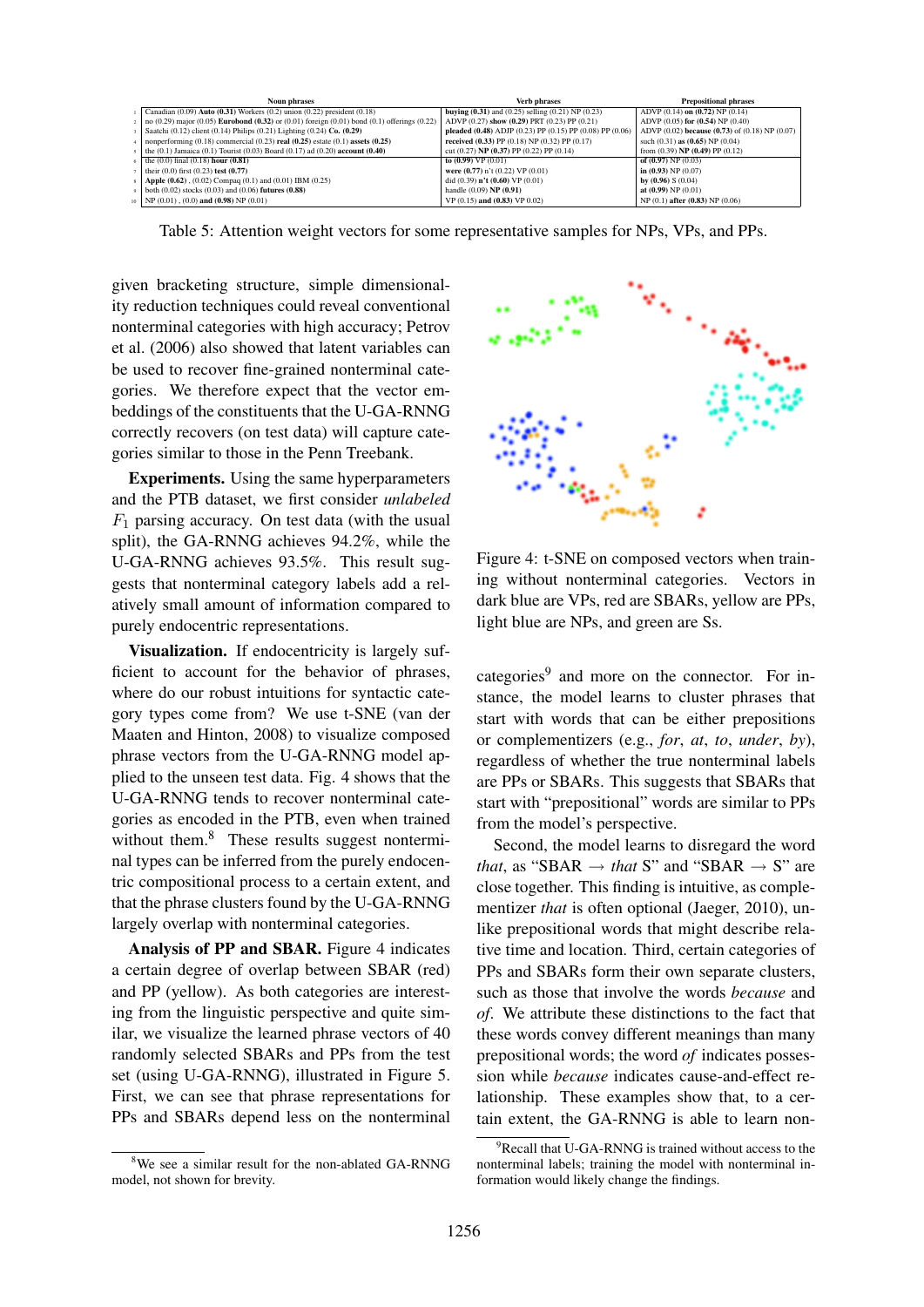trivial semantic information, even when trained on a fairly small amount of syntactic data.



Figure 5: Sample of PP and SBAR phrase representations.

### 7 Related Work

The problem of understanding neural network models in NLP has been previously studied for sequential RNNs (Karpathy et al., 2015; Li et al., 2016). Shi et al. (2016) showed that sequence-tosequence neural translation models capture a certain degree of syntactic knowledge of the source language, such as voice (active or passive) and tense information, as a by-product of the translation objective. Our experiment on the importance of composition function was motivated by Vinyals et al. (2015) and Wiseman and Rush (2016), who achieved competitive parsing accuracy without explicit composition. In another work, Li et al. (2015) investigated the importance of recursive tree structures (as opposed to linear recurrent models) in four different tasks, including sentiment and semantic relation classification. Their findings suggest that recursive tree structures are beneficial for tasks that require identifying long-range relations, such as semantic relationship classification, with no conclusive advantage for sentiment classification and discourse parsing. Through the stackonly ablation we demonstrate that the RNNG composition function is crucial to obtaining state-ofthe-art parsing performance.

Extensive prior work on phrase-structure parsing typically employs the probabilistic context-free grammar formalism, with lexicalized (Collins, 1997) and nonterminal (Johnson, 1998; Klein and Manning, 2003) augmentations. The conjecture that fine-grained nonterminal rules and labels can be discovered given weaker bracketing structures was based on several studies (Chiang

and Bikel, 2002; Klein and Manning, 2002; Petrov et al., 2006).

In a similar work, Sangati and Zuidema (2009) proposed entropy minimization and greedy familiarity maximization techniques to obtain lexical heads from labeled phrase-structure trees in an unsupervised manner. In contrast, we used neural attention to obtain the "head rules" in the GA-RNNG; the whole model is trained end-to-end to maximize the log probability of the correct action given the history. Unlike prior work, GA-RNNG allows the attention weight to be divided among phrase constituents, essentially propagating (weighted) headedness information from multiple components.

### 8 Conclusion

We probe what recurrent neural network grammars learn about syntax, through ablation scenarios and a novel variant with a gated attention mechanism on the composition function. The composition function, a key differentiator between the RNNG and other neural models of syntax, is crucial for good performance. Using the attention vectors we discover that the model is learning something similar to heads, although the attention vectors are not completely peaked around a single component. We show some cases where the attention vector is divided and measure the relationship with existing head rules. RNNGs without access to nonterminal information during training are used to support the hypothesis that phrasal representations are largely endocentric, and a visualization of representations shows that traditional nonterminal categories fall out naturally from the composed phrase vectors. This confirms previous conjectures that bracketing annotation does most of the work of syntax, with nonterminal categories easily discoverable given bracketing.

#### Acknowledgments

This work was sponsored in part by the Defense Advanced Research Projects Agency (DARPA) Information Innovation Office (I2O) under the Low Resource Languages for Emergent Incidents (LORELEI) program issued by DARPA/I2O under Contract No. HR0011-15-C-0114; it was also supported in part by Contract No. W911NF-15-1-0543 with DARPA and the Army Research Office (ARO). Approved for public release, distribution unlimited. The views expressed are those of the authors and do not reflect the official policy or position of the Department of Defense or the U.S. Government.